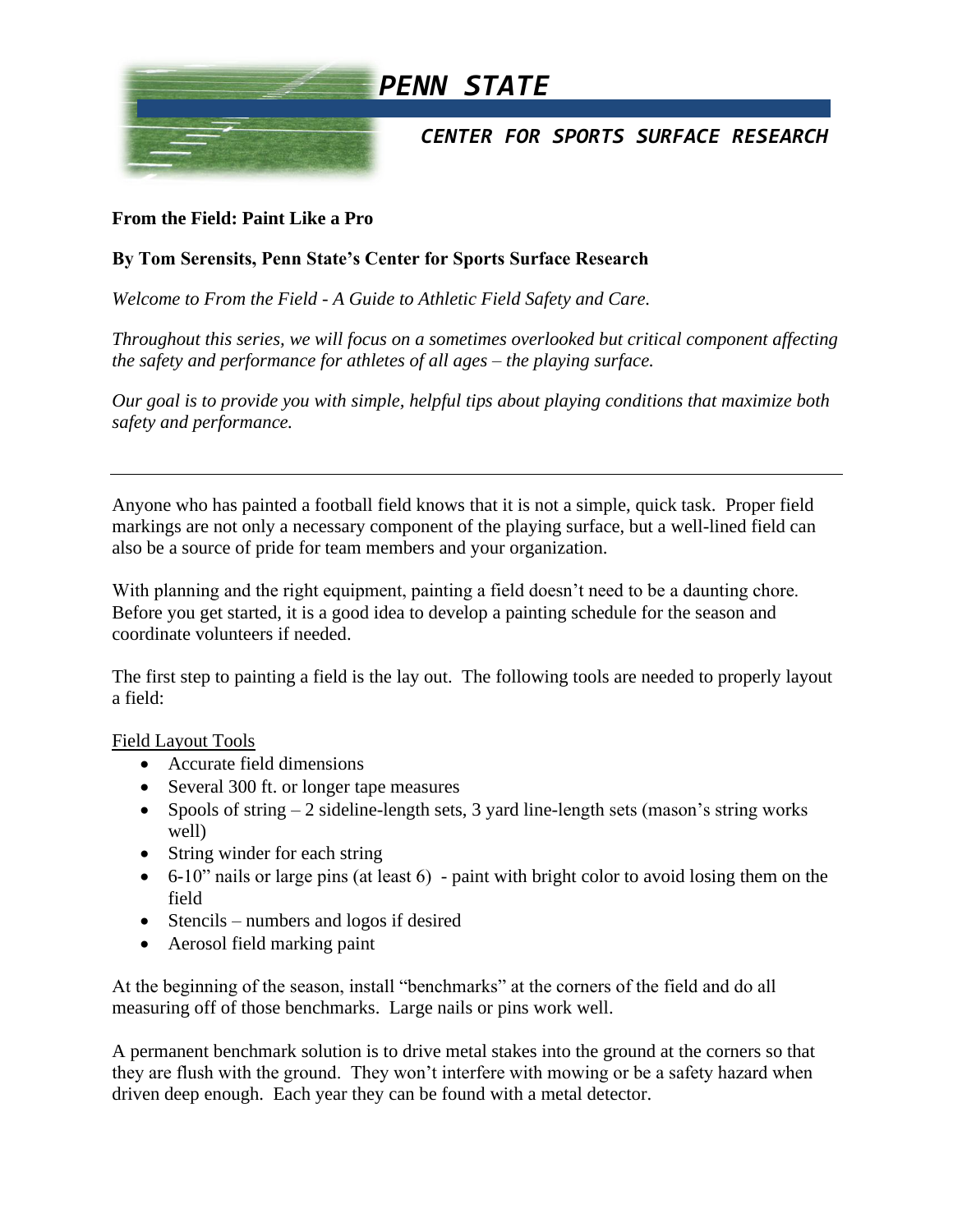"Marking whiskers" can also be used as permanent benchmarks.

Once you have your benchmarks set, outline all four sides of the field with string, making sure to tightly stretch each string. Next, stretch the tape measure along the sideline and mark off each 5 yard line with a dot of aerosol paint. Repeat the procedure on the other sideline.

After removing the tape measures, paint the sidelines and end lines and then remove the strings and allow the paint to  $\frac{dr}{dt} - it$  will dry quickly on a bright, sunny day.

Next, stretch the strings across the field for the 5-yard lines. Stringing two or three lines at a time works well. This allows two helpers moving the strings to stay several lines ahead of the person painting, which allows the painter to continue painting without delays.

Finally, paint any numbers, hash marks, and logos.

There is no need to re-measure each time you paint unless you cannot see the old lines. However, it is recommended to paint the lines using string each time.

## Painting Equipment

There are two types of painters that can be used to paint a field – one dispenses aerosol paint and the other applies latex paint.

Aerosol painters are common on recreational fields. According to Tru Mark Athletic Field Marker, a company that specializes in field marking supplies, 30 to 40 cans of paint are needed to paint a full size football field.

Using an estimate of \$60 per case of 12 cans, the cost of paint to mark one football field is about \$180.

Compressor-driven or "airless" painters use latex paint typically sold in 5-gallon buckets. The paint is diluted with water prior to use at rates such as 1, 2, or 3 parts water to 1 part paint.

On average, it will take about 15 gallons of diluted latex paint to mark a full size football field. So, depending on your dilution rate, you will need 5 to 8 gallons of concentrated paint.

Although compressor-driven or "airless" painters are considerably more expensive than those used with aerosol paint, the cost of paint needed to mark a field is roughly half the cost of aerosol paint.

Compressor-driven or "airless" painters generally cost \$1,000 to \$3,000 while painters that apply aerosol paint cost about \$100. However, if multiple fields require painting on a regular basis, it may be more economical to invest in a painter that uses latex paint.

Lines painted with compressor-driven or "airless" painters have an overall better quality and last longer than those painted with aerosol paints.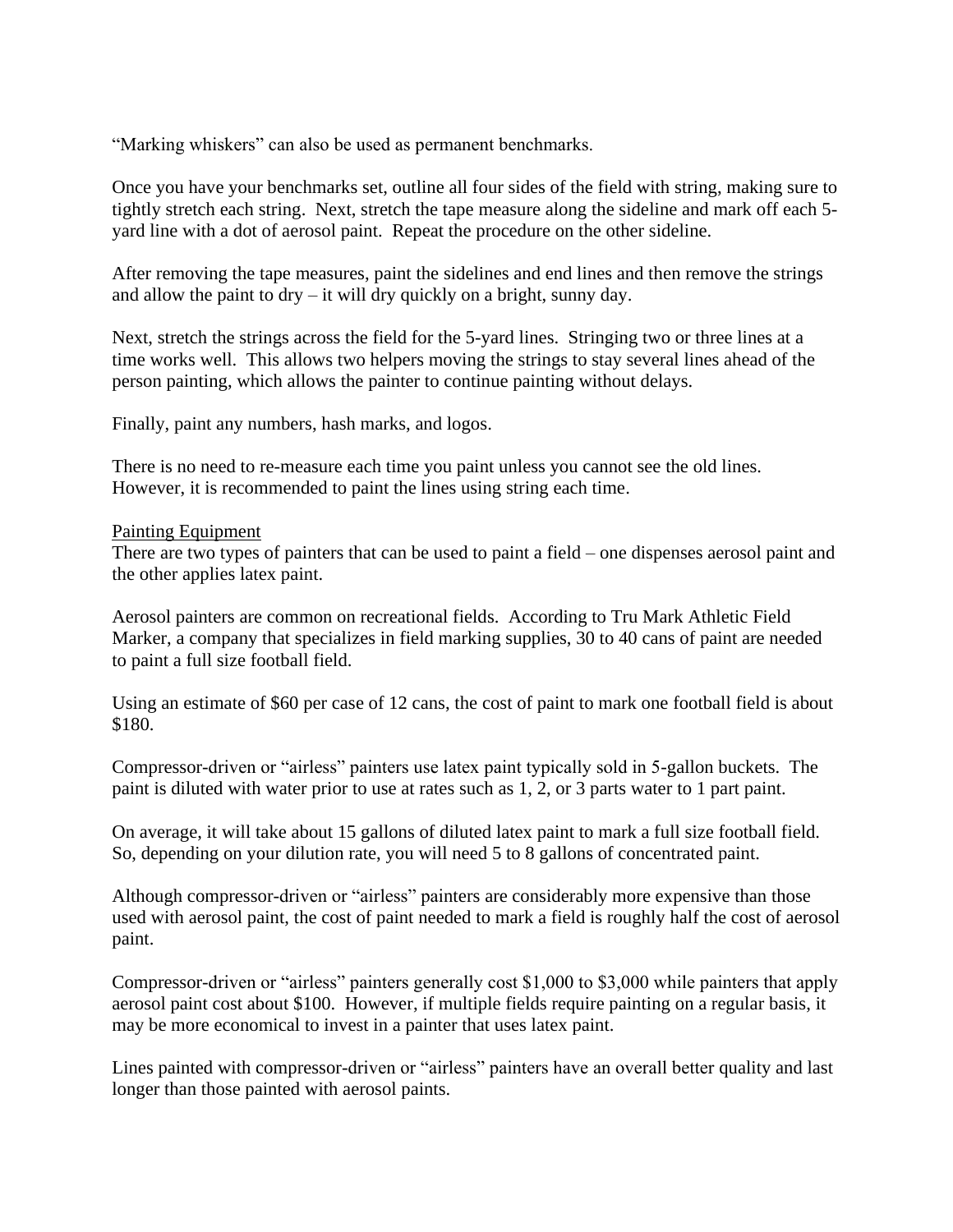For a more detailed explanation on the types of painters available, see http://groundsmag.com/equipment/grounds\_maintenance\_earning\_stripes/.

Painting Tips

- A minimum of 3 people is required to efficiently paint a field  $-2$  people moving strings and 1 person painting
- Use string to paint lines every time  $-$  it may take longer to paint a field but straight lines give your field a professional look
- To help your paint last longer, mow the field before painting, try to avoid painting in wet conditions, and monitor weather conditions to ensure the paint has time to dry before any precipitation.
- Paint down the side of the string instead of down the middle  $-$  it is easier to line up the edge of your paint stream on the string than trying to get the middle of the stream on the string (be sure to account for painting on the side of the string when measuring out the field)
- Use stencils for numbers and logos stencils can be purchased or you can make your own
- When painting a logo with multiple colors, paint a white base coat first to help the colors stand out
- Only use enough paint to adequately cover the turf excessive amounts can damage the grass and increase costs
- Keep a bucket of warm water and towel close by to help remove oversprays and mistakes
- Store aerosol paint upside down this allows the mixing marble to break loose easier
- Be sure to pick up all of nails after the job is complete

Tips for Compressor-driven and "Airless" Painters

- Be sure to use the appropriate paint for your field there are different types of latex paints specific for natural and synthetic turf
- When diluting paint, mix one part water with one part paint for the first application of the season and then switch to two or three parts water with one part paint
- When mixing latex paint, strain the paint prior to use to avoid clogging and be sure to thoroughly mix each bucket of paint using a drill with a mixing attachment